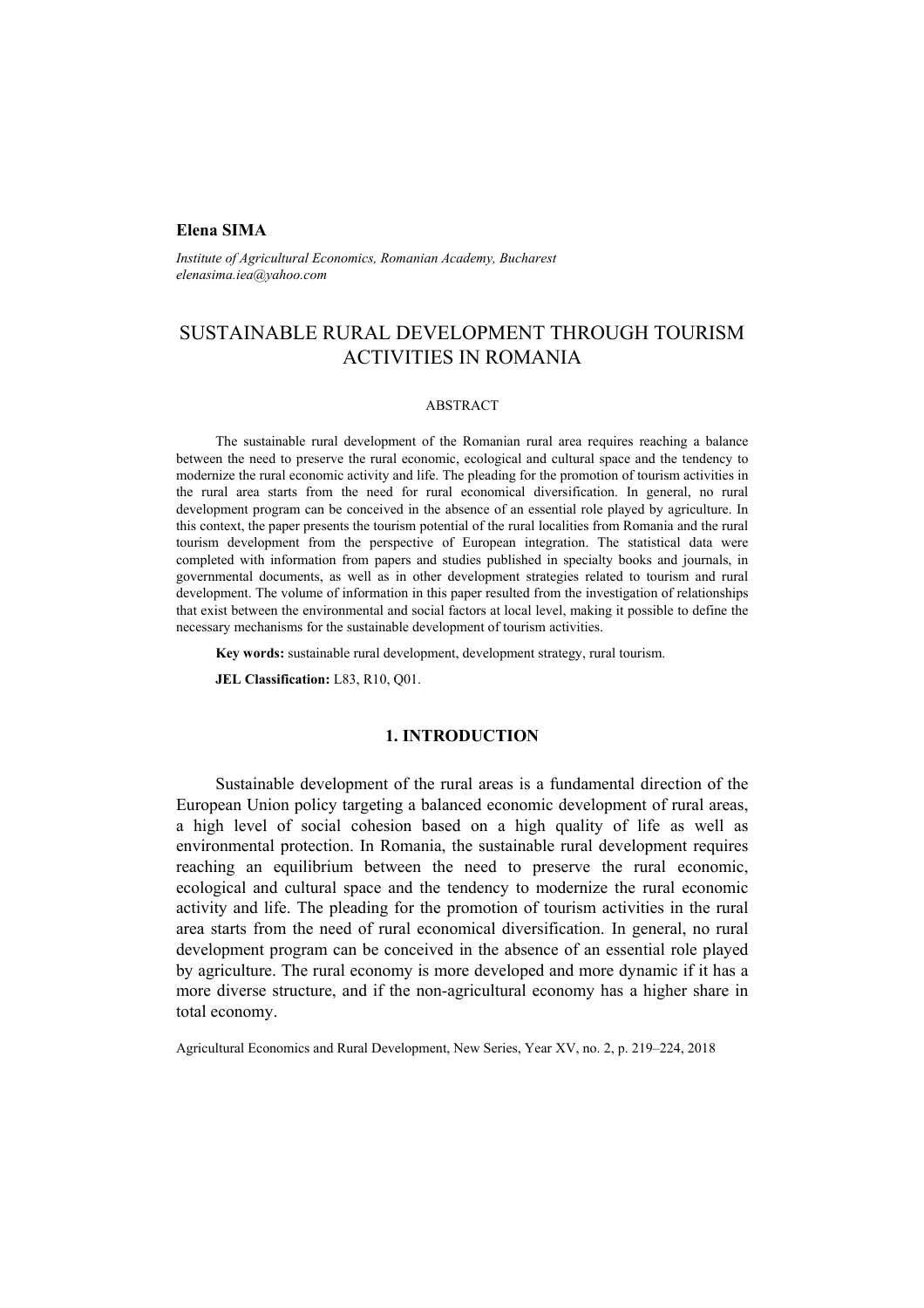### **2. STATE OF KNOWLEDGE**

Rural area in Europe has a significant weight; it represents the source of most of the raw resources needed by the people. For this reason it is essential to focus on rural development and on the diversification of economic activities in the rural area, on the development of rural tourism inclusively. Tourism can solve some of the economic and employment problems that the rural population is facing.

The advantages resulting from rural tourism activities can be of economic, social and cultural nature. Among them, it is worth mentioning the following:

– the creation of new jobs for all categories of the population, but particularly for young people and women (categories in which the unemployment rate is high);

– multi-activity development, involving alternating agricultural occupations with handicraft, etc., so as to eliminate the seasonal labour employment as much as possible;

– saving additional revenue for the local budgets;

– reducing internal and external migration to minimum by stabilizing the population;

– improving local services related to tourism (trade, transportation, telecommunications etc.);

– restoration and conservation of property heritage;

– conservation and promotion of local customs and traditions;

– attracting new native or foreign private investors etc.

However, the process of developing rural tourism must take into account a series of requirements such as: identifying suitable rural areas, through the resources they hold, through tourism activities; development of transportation and accommodation infrastructure; identifying and providing tourists with complementary programs related to basic tourist services; intense promotion of rural tourism and attracting various segments of tourists, etc.

### **3. MATERIAL AND METHOD**

The paper presents the tourism potential of the rural localities from Romania and the rural tourism development from the perspective of European integration. The statistical data on rural tourism development come from the National Institute of Statistics (NIS). The statistical data were completed with information from the Ministry of Agriculture and Rural Development (MARD), as well as from articles and other scientific studies in this field.

The rural tourism patrimony is evaluated according to the normative acts into effect. These refer to tourism organization, coordination, promotion and development, as well as the management of tourism resources in conformity with the principles of equity, competitiveness, sustainability and sustainable development. The Romanian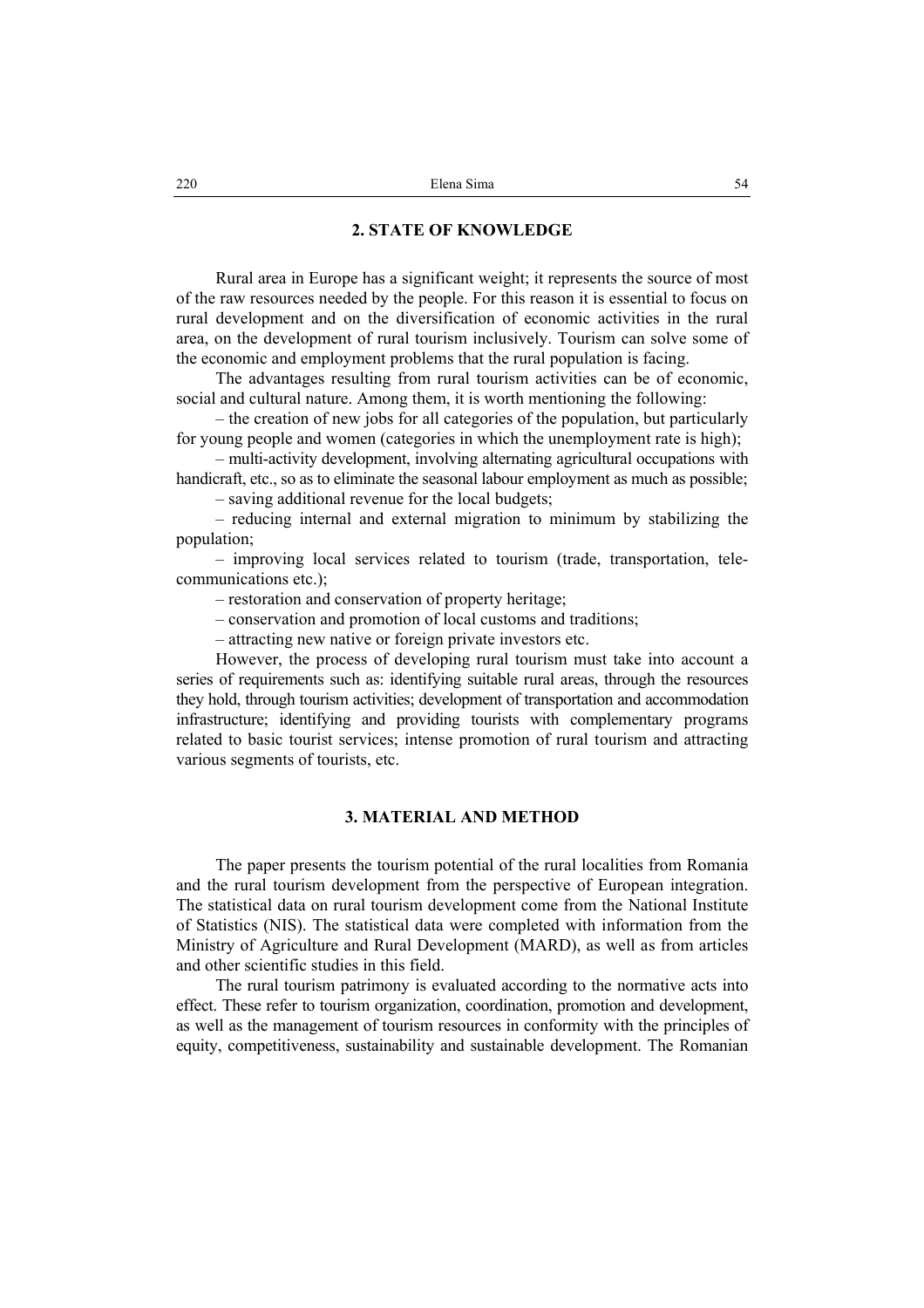rural tourism is put into value and developed on the basis of and within the annual/ multi-annual programs for the development of tourism destinations and products, elaborated by the Local and Central Public Administration Authority in charge of tourism and approved by Government's Decision.

The rural tourism patrimony elements are listed in the General Register of Tourism Patrimony, owned and administered by the Central Public Administration Authority in charge of tourism. The list of natural and anthropic resources is found in the National Cultural Heritage of Romania and is maintained and periodically updated by the Ministry of Culture, Cults and National Patrimony of Romania.

The natural landscape and the way of "living in the countryside" are closest to the traditional image that could be preserved in Western Europe. The patrimony of the Romanian rural tourism can be approached from the experts' point of view, i.e. geographers and economists, tourism phenomenon researchers or analysts, who include the following in the patrimony concept: the natural and anthropic tourism potential, the tourism technical-material base (tourism endowments and tourist reception structures with accommodation functions), the tourism services and the general technical infrastructure.

#### **4. RESULTS AND DISCUSSIONS**

Romania has a harmonious and diverse landscape and in tourism terms it can be considered one of the beautiful and resourceful places in Europe and at the same time it also has a rich tradition and culture.

It is agreed that Romania has a huge rural tourism potential due to its geographical position and its complex natural and anthropic environment: the *Danube Delta*, the *Black Sea*, the beautiful *Carpathians*, the citadel churches of *Transylvania*, the painted churches from *Bucovina* – Moldavia and the wooden churches of *Maramures,* etc.

These could be added to another long list of beautiful villages. The list could become even longer when we add the local and regional traditions, unpolluted and picturesque rural landscape, cultural traditions (literary, musical, folk art, handicraft, gastronomy, religious habits, etc.), accessible and adequate local services, good living standard, qualified labour force, etc.

The development of tourism in rural areas has taken place through the contribution of individual investors and financing under the pre-accession and postaccession governmental programs (SAPARD, NRDP 2007-2013 and NRDP 2014- 2020), as well as through the activity of certain organizations, such as ANTREC, which provide support to the rural suppliers of tourism services to enter the market and help the rural communities to appreciate the significance of tourism and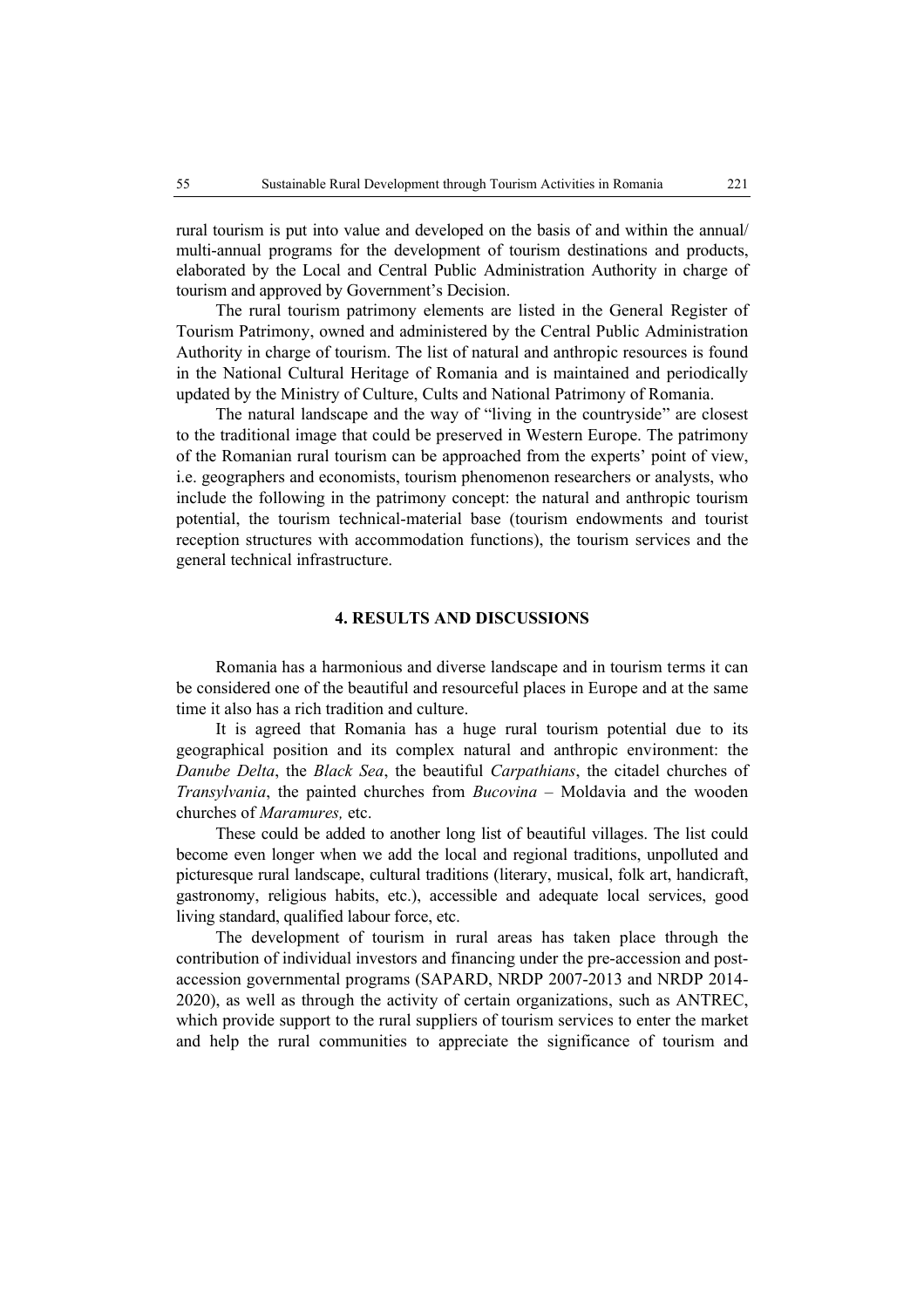understand the advantages they can get from this activity. The general objectives have been to develop the tourism activities in the rural areas, which can contribute to the increase of the number of jobs and alternative incomes, as well as to the increase of rural space attractiveness.

The direct beneficiaries are: natural persons (with the commitment that until the date of signing the financial contract to acquire the status of authorized natural persons); farmers or members of certain agricultural enterprises who wish to diversify their basic farming activity by developing a non-agricultural activity in the rural area within the already existing enterprise that falls under the category of micro-enterprises and small-sized enterprises, except for the non-authorized natural persons; local communities; local public authorities; non-governmental organizations and professional associations. The indirect beneficiaries are tourists staying overnight and visitors who have benefited from financed recreational facilities.

According to the governmental sources, the financial support envisages investments for infrastructure related to accommodation facilities, leisure activities, small-scale infrastructure and development of tourism services.

The tourism accommodation structures represent the most important component of the specific technical-material base, as it responds to one of the fundamental needs of tourists, i.e. rest and lodging. The rural areas are destinations where the number of tourism and agro-tourism boarding houses has significantly increased.







The net utilization indices of tourism and agro-tourism boarding houses capacity in use (calculated as ratio of the number of overnight stays to the tourist accommodation capacity in use in a certain period) fluctuate from year to year.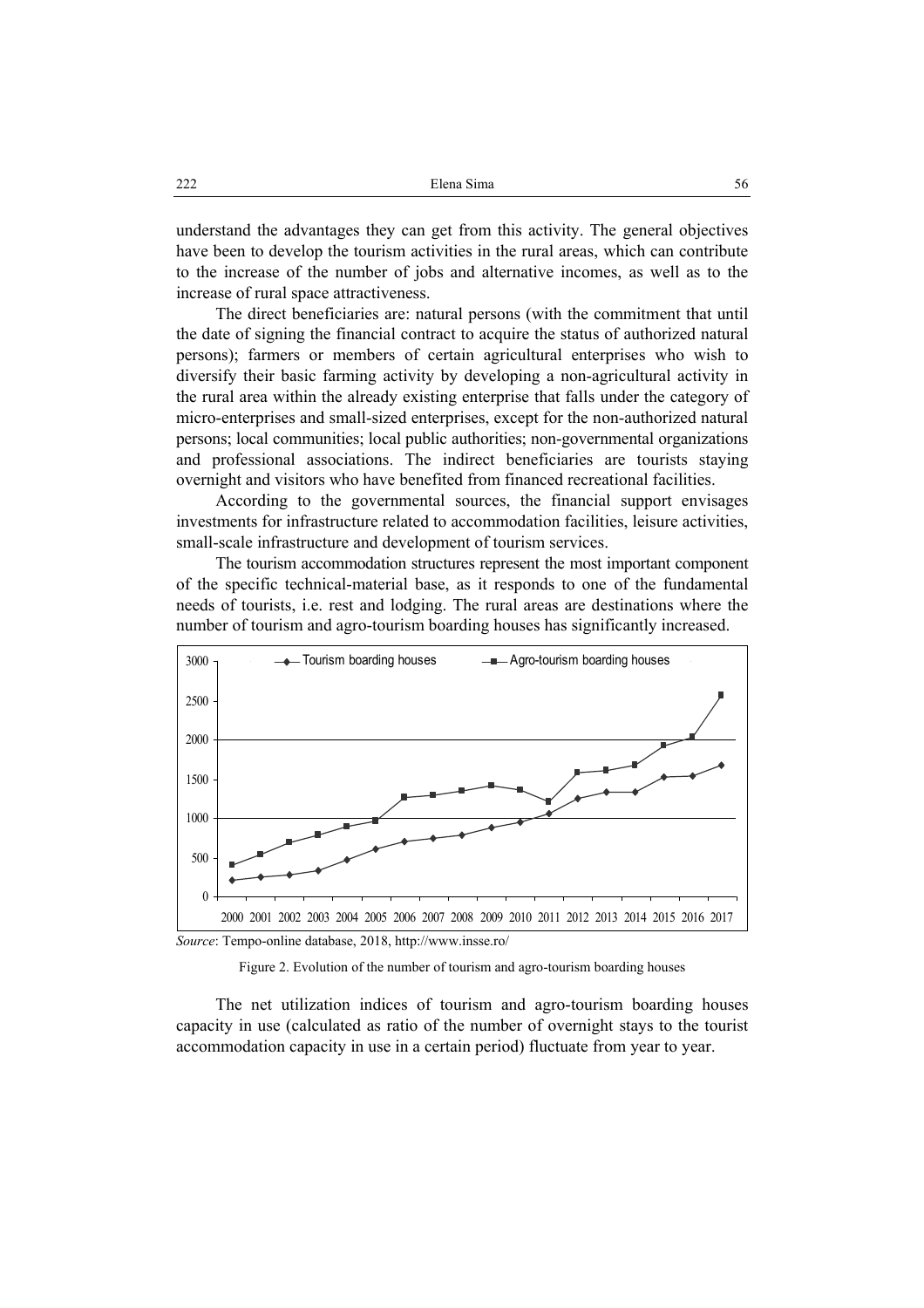

*Source:* Tempo-online database, 2018, http://www.insse.ro/

Figure 3. Evolution of the utilization indices of tourist accommodation capacity in use

The following factors affected the results of the actions targeting rural tourism development: low infrastructural facilities, decreasing public resources, depopulation trends, adverse weather conditions, low economic profitability of certain agricultural activities, lack of transport infrastructure and services in the countryside.

### **5. CONCLUSIONS**

Essential component of rural development policy, rural tourism is perceived as a priority for the continuous and sustainable development of the rural community, as well as for the preservation of the rural landscape and its heritage.

The clear and unequivocal inflow of European Union funds contributed to the development of the rural economy and of the entire rural space and to the increase of the living standard of the rural people.

Rural tourism is an important vector of sustainable rural development, generating alternative incomes in the countryside, which can be developed given the natural, ethnographic potential, folk traditions, farming, and special architecture of Romanian villages as well as the inhabitants' great hospitality.

Romania has a great rural tourism potential, but unfortunately this potential has not been explored enough. The reasons why the rural tourism is not considered a representative product for the Romanian tourism are the following: insufficient promotion of rural tourism activities, limited collaboration between the most important actors, lack of investments in this sector and absence of tourism policies,